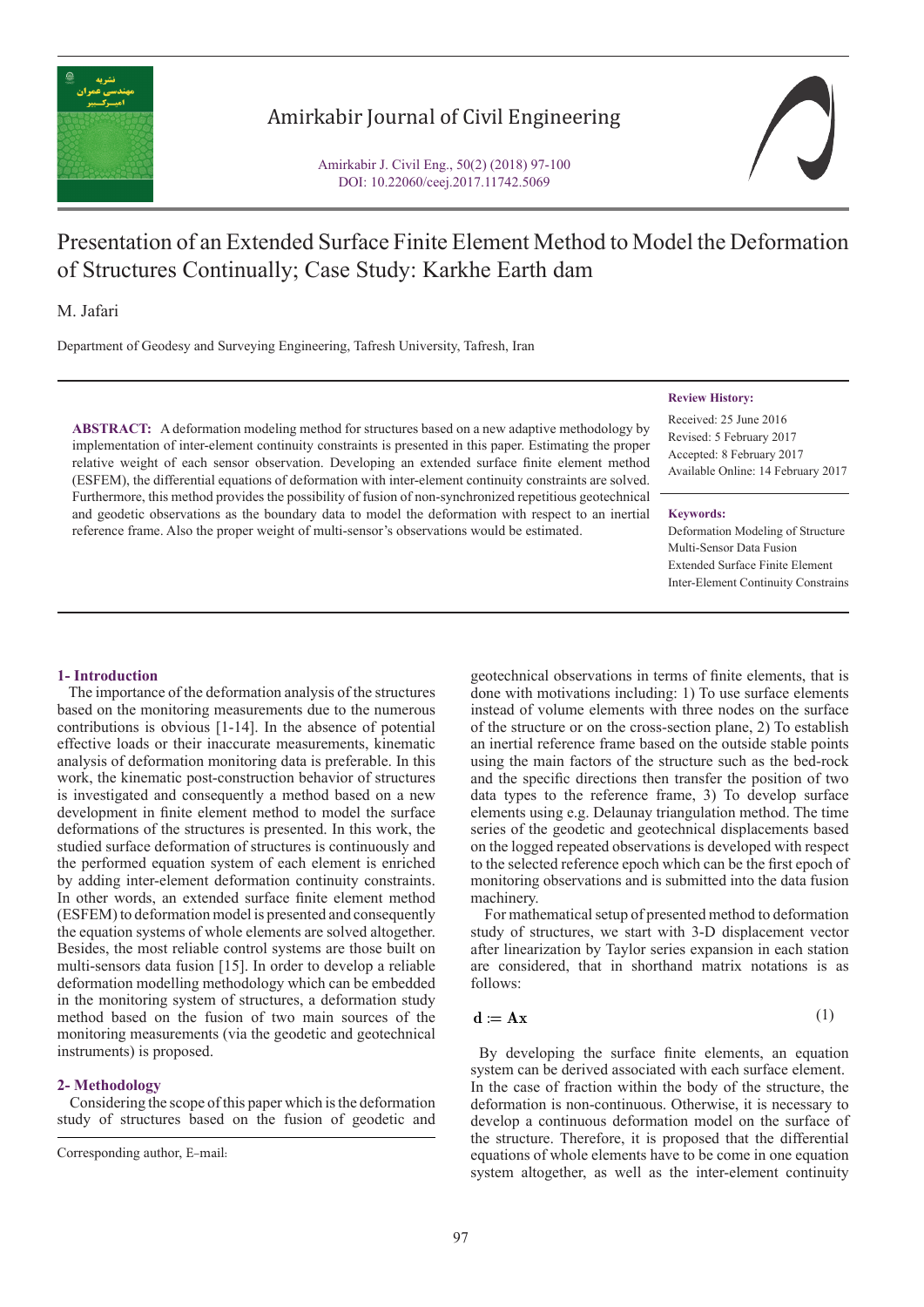constraints which ensure the continuity of the surface deformation model. Having enriched the equation system of elements by continuity constraints an extended surface finite element method (ESFEM). Based on the inter-element continuity constraints, following equation in shorthand matrix notations by definition of the constraint matrix , can be derived.

$$
\mathbf{D}\mathbf{x}_{all} = \mathbf{0} \tag{2}
$$

 Which results in an equation system based on the multisensor observations by considering a pseudo-observation category  $I_c$  with the known weight matrix as follows:

$$
\begin{cases} \mathbf{d}_{i} + \mathbf{v}_{i} = \mathbf{A}_{i} \mathbf{x}_{all}, & \mathbf{C}_{i} = \sigma_{i}^{2} \mathbf{P}_{i}^{-1} \quad i = 1, 2, 3, 4 \\ \mathbf{1}_{c} + \mathbf{v}_{c} = \mathbf{D} \mathbf{x}_{all}, & \mathbf{C}_{\mathbf{l}_{c}} = \sigma_{\mathbf{l}_{c}}^{2} \mathbf{P}_{\mathbf{l}_{c}}^{-1}, & \mathbf{1}_{c} = \mathbf{0} \end{cases}
$$
(3)

The unknown variance factors  $(\sigma_i^2 \text{ and } \sigma_i^2)$  are estimable with other unknown parameters  $(X_{all})$  in an iterative reweighting least square procedure to the improvement of weight matrices scale as follows:

$$
\hat{\mathbf{x}}_{all} = (\mathbf{A}_i^T \mathbf{P}_i \mathbf{A}_i + \mathbf{D}^T \mathbf{P}_{\mathbf{l}_c} \mathbf{D})^{-1} (\mathbf{A}_i^T \mathbf{P}_i \mathbf{d}_i + \mathbf{D}^T \mathbf{P}_{\mathbf{l}_c} \mathbf{l}_c) \tag{4}
$$

 The approximate values are introduced for the variance components such that their values are close to one and one iterates until at the convergence [15].

## **3- Results and Discussion**

 Practical applicability of the method was assessed by determination of the surface settlement variations of the Karkhe earth-dam continuously based on the fusion of geodetic leveling and geotechnical settlement observations. Figure 1 shows the modeled settlement of the Karkhe earthdam after 76 months, due to the reference epoch (22 Feb. 2000) with respect to the reference frame. Regarding this figure one can see that during nearly 6 years, the settlement is reached to more than one meter over the crest along the main axis of the dam and close to the abutments reduced to a few centimeters.



**Figure 1. Settlements of the dam surface during 76 months**

 The difference between the observed and modelled settlement on the check points has been calculated and related statistical results are presented in Table 1. Also the results of other experimented methods by author in other researches are presented for comparison.

**Table 1. Statistical results of the settlement model validation**

| Method                                       | The settlement differences |    |            |
|----------------------------------------------|----------------------------|----|------------|
|                                              | Mean (mm) STD (mm)         |    | $RMS$ (mm) |
| Only Geotechni-<br>cal data                  | $-14$                      | 16 | 3.8        |
| Fusion without<br>continuity con-<br>strains | $-0.4$                     | 13 | 14         |
| Fusion with con-<br>tinuity constrains       | $-0.2$                     | 09 | 1.0        |

 Regarding the estimated RMS of difference between the test data and the prediction which was about one millimeter and the accuracy and precision improvement of the modelling respectively by the amount of 89% and 73%, the presented method was more successful related to the deformation modeling based on single-sensor data also the multi-sensor data fusion without inter-element continuity constraints.

### **4- Conclusions**

 The results imply the success of inter-element continuity conditions to present a continuous deformation model based on the developed finite element method to study of structure. Generally, indicate that the derived settlements are changing in time since reference epoch to reach to its final stable state.

#### **References**

- [1] Dascal O (1987) Postconstruction deformations of rockfill dams. J Geothech Eng Div-ASCE 113(1):46-59.
- [2] Radulescu S: G. M. T., Radulescu A. T.G (2011), Kinematic Surveying a New Conceptfor Monitoringthe Stabilityof Mining Construction, In: Proceedings of 11th International Multidisciplinary Scientific GeoConference SGEM2011, 2: 279-286 pp.
- [3] Welsch. W.M (1986), some aspects of the analysis of geodetic strain observations in kinematic models. In: H.G. Henneberg (Editor). Recent Crustal Movements, 1985. Tectonophysic, 130: 437-458.
- [4] Bayrak T, Yalçιnkaya M (2003), Kinematic Analysis Program for Deformation Monitoring, In: Proceedings of 11th FIG Symposium on Deformation Measurements, Santorini, Greece, 2003.
- [5] Lu F, Wang S, Li J, Yan X (2010) Application of Kalman filter method based movement model in the dam deformation forecast. In: Proceedings of Asia-Pacific Power and Energy Engineering Conference, APPEEC, 5448961.
- [6] Maosen C, Pizhong Q, Qingwen R (2009), Improved hybrid wavelet neural network methodology for timevarying behavior prediction of engineering structures, Neural Comput & Applic,18:821–832, DOI 10.1007/ s00521-009-0240-8.